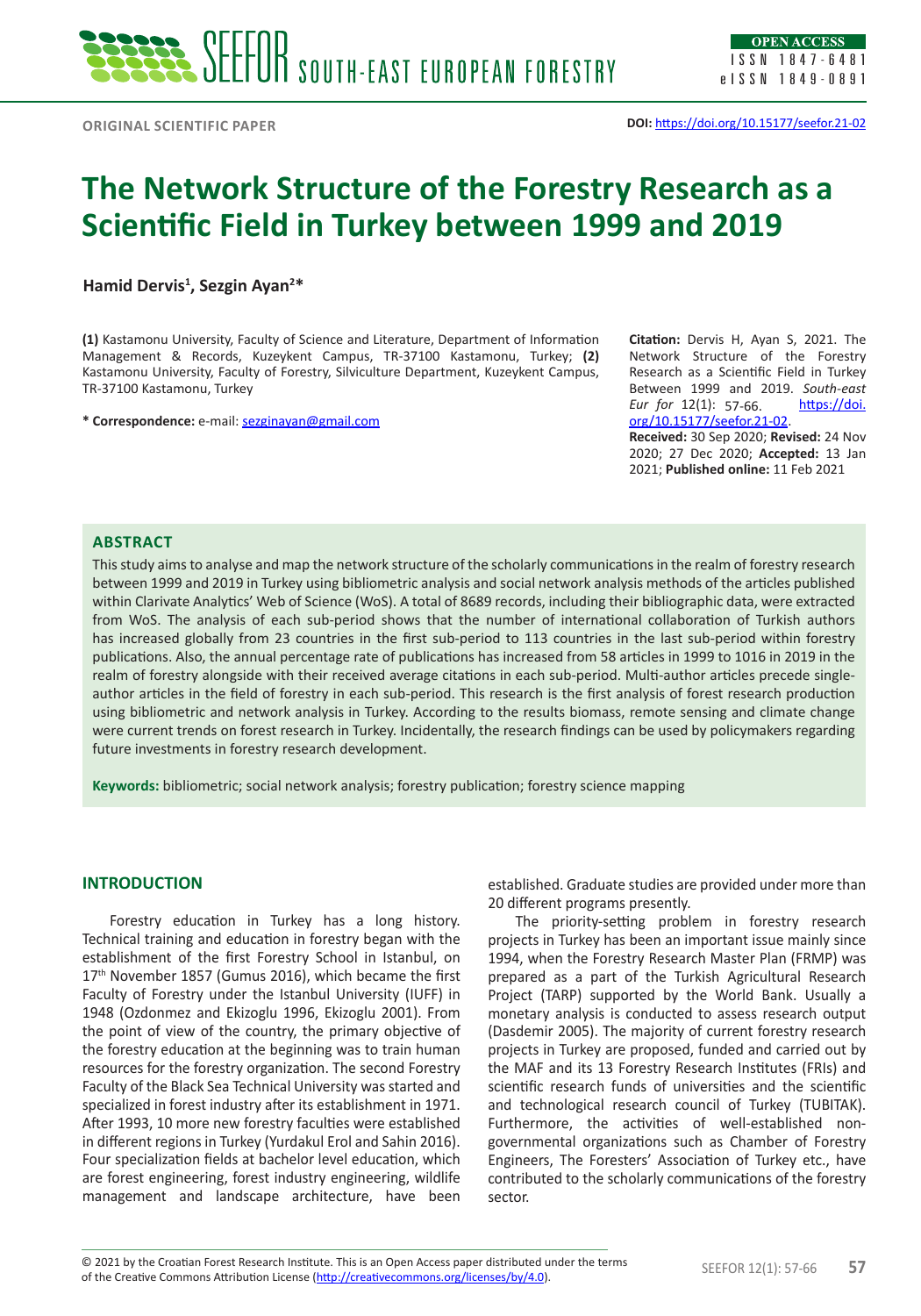Admittedly, as well as an increase in the number of forest faculties in Turkey, the objectives they pursue are diversified and proliferated in need of the day. The function of forest faculties is no longer limited to education of professionals for forestry management and organization; their function now includes producing information, raising public awareness, supporting sustainable development, and playing an effective role in the formation of related policies. On the other hand, following the change in the science of forestry education, Turkey and the rest of the world have adapted to the changing needs and priorities in forestry and forestry direction, which has provided dynamism in Turkish forestry education (Erdas 2008). Particularly, Bologna Process including Turkish Higher Education has been effective on the renewal and reorganization of the curriculum of the program since the beginning of 2000s. In Turkey, research topics, publications, and scientific events such as conferences, symposia, and congresses of the world directly affected forestry and environmental policies. Periodically, biodiversity, combating desertification, sustainability, participatory management, ecosystem-based planning, climate change, climate change mitigation and migration have been the dominant themes.

In the last few decades, the attention to the scientific productivity of researchers and research institutions in the world has increased (Abramo and D'angelo 2014). Similar to other scientific fields, Chirici (2012) reported two main approaches for evaluating scientific productivity for forestry development in Italy: (i) peer review, a qualitative evaluation in which a group of experts evaluates the research output, and (ii) bibliometric evaluation, where quantitative analysis of publications and citations is performed.

Evaluation of researchers' work and careers has increasingly transitioned from peer review to bibliometric evaluation (Rogers 2002, Cameron 2005). Bibliometric analysis, along with its gradual widening of applications, plays a significant role in finding scientific indicators for policy-makers and the executive branch. Pritchard (1969) defined bibliometric studies as a quantitative analysis of written publications by using statistical and mathematical applications. Similar to other scientific fields, forestry is studied by data scientists to measure its performance in terms of growth, structure, productivity, and interrelationship.

Hazarika et al. (2003) in a bibliometric analysis conducted in India based on the journal The Indian Forester for the period between 1991 and 2000 stated that multiple authorship was dominant (64.6%). Miah et al. (2013) conducted a bibliometric analysis of forestry research (1977-2007) in Bangladesh and established a strong increase of forestry papers from 1998 to 2000, but they started to decrease in 2001 and again increased in 2005 due to various factors. Most of the published papers were multi-authored in a bibliometric analysis of forestry researchers in Tanzania, and the majority (88.1%) of the publications were multiple-authored (Sife et al. 2013). There are some studies on forestry publications from bibliometric viewpoint: covering bibliometric analysis of global forest ecology (Song and Zhao 2013), co-term and citation analysis of evolution of Mediterranean forest research (Nardi et al. 2016), bibliometric productivity of forest scientists in Italy (Giannetti et al. 2016), bibliometric analysis of Open Access forestry research (Peiró 2018).

On the other hand, social network analysis (SNA) is a method derived from sociology to measure network structure (Otte and Rousseau 2002). SNA conceptualizes social structure as nodes and links connecting these nodes. Moreover, SNA quantifies the relationships between nodes within a network structure. Anthropologists, psychologists, sociologists, physicists, economists, and mathematicians utilize social network analysis methods to measure the relationship between people, organizations, or even nations. For example, Jacob L. Moreno (1934), a psychologist who mapped the social interaction of elementary school children, was instrumental in spreading the SNA methodology in scientific research. He named his map sociogram. SNA utilizes sociogram and mathematical graph theory to analyse the network structure (Scott 2000), where a sociogram shows the interaction among people within a group. One of the models within SNA is a smallworld phenomenon that indicates each node (actor) in a random network structure which is connected to another node through an acquaintance (link) (Milgram 1967).

Literature defines co-authorship as a collaboration of two or more scientists in a research activity. Rogers (2003) stated that social interactions in multidisciplinary scientific areas and practitioners are instrumental in disseminating knowledge. Co-authorship among authors in the field of forestry reveals the network's indicators within each period, which is instrumental in diffusion of knowledge inside the scientific endeavour. Bibliometric methods such as cooccurrence have been utilized to conduct social network analysis; for example, co-word analysis (Leydesdorff and Vaughan 2006), maps of the collaborators (Wagner and Leydesdorf 2005) and co-authorship (Glanzel 2002) were applied to create social network structure of scientific collaboration among universities. Romanelli and Boschi (2019) for instance used Science Citation Index Expanded within online WoS database to measure the legacy of Elinor Ostrom on common forest research using bibliometric and network analysis methods. They used the co-occurrence of words to map the cognitive development in the network formation. Besides, Romanelli and Boschi utilized VOSviewer (Van Eck and Waltman 2010) to undertake the task.

Although there are numerous articles exploring forestry as a research field using bibliometric analysis (Song and Zhao 2013, Nardi et al. 2016), limited studies have been focused on social network analysis of the subject domain (Giannetti et al. 2016). This study explores forestry research development at the macro and micro levels in Turkey using bibliometric and SNA techniques.

### **MATERIALS AND METHODS**

To delineate records properly, we used the "thesaurus "of Forestry Compendium CAB Abstracts database to define the search terms. We extracted terms from CAB Abstracts thesaurus based on the word "forestry," including their narrower terms and related terms. With the help of an expert in the forestry field, we finalized a compound text query (See Appendix A).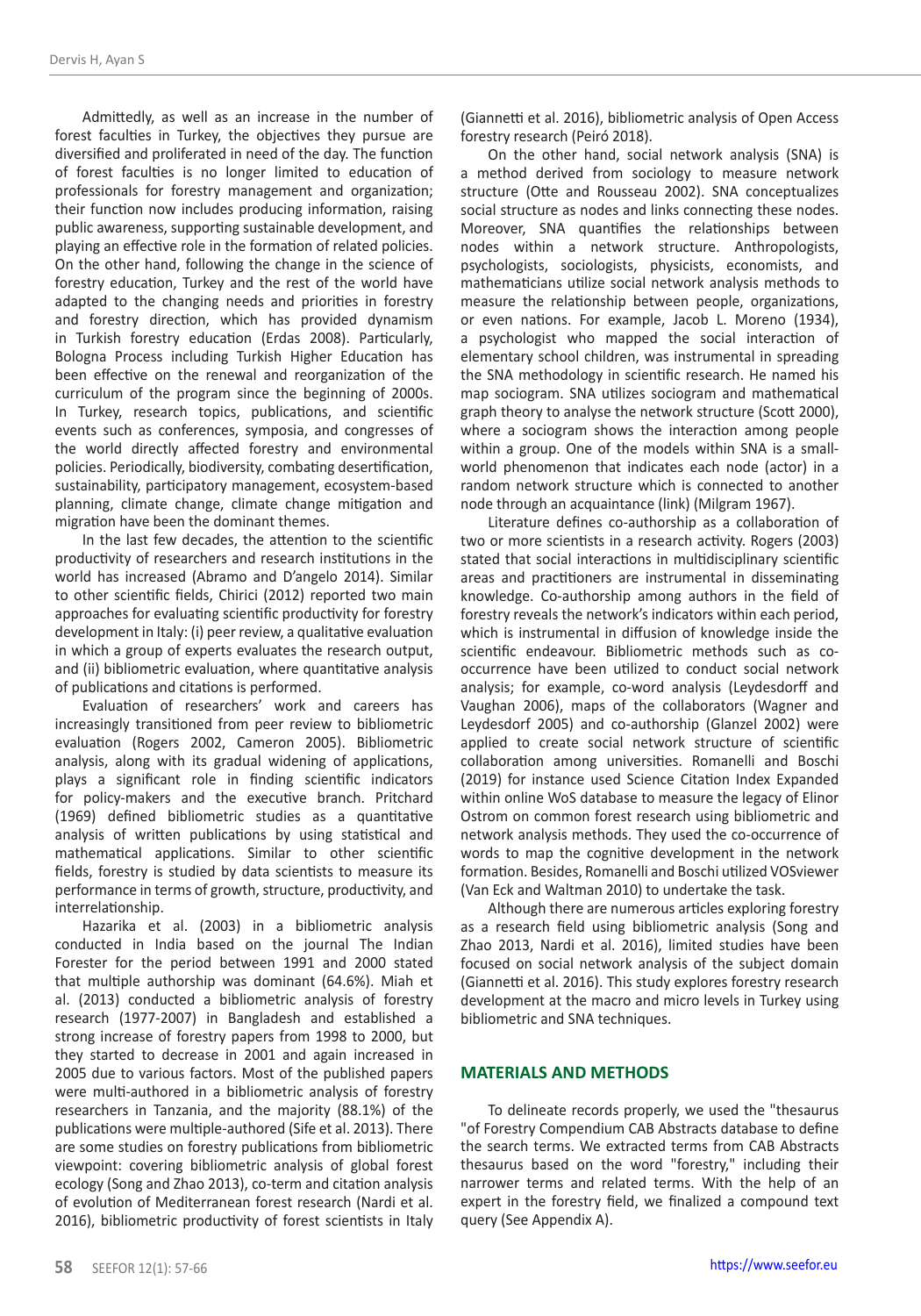## **RESULTS**

|  |  | Table 1. Descriptive analysis of articles for each period. |  |  |  |  |  |  |
|--|--|------------------------------------------------------------|--|--|--|--|--|--|
|--|--|------------------------------------------------------------|--|--|--|--|--|--|

| To conduct the research (Retrieved 24.12.2020), a total<br>of 8689 records from Science Citation Index Expanded (SCI/<br>EXPANDED) of all document types in all languages were<br>downloaded from Web of Science (WoS) Clarivate Analytics<br>(online academic database) using a compound text query<br>between 1999 and 2019, having at least a country/regional<br>Turkish collaborator. Clarivate Web of Science (WoS) was<br>selected as a database covering inclusively referred journals.<br>WoS was selected as a database since it covers inclusive<br>referred journals. Descriptive analysis and bibliometric<br>analysis were used to evaluate scholarly communications<br>within forestry journals in WoS. According to WoS, scientific<br>publications gained momentum starting in the past two<br>decades; we chose 1999 as the starting year and divided<br>the last two decades into four periods to gradually monitor<br>research development.<br>The total record was divided into four sub-periods (1999-<br>2003, 2004-2008, 2009-2013 and 2014-2019). Descriptive<br>analysis was conducted using Bibliometrix (Aria and Cuccurullo<br>2017), an R package was used to create and to compare<br>indicators for each period. Secondly, Bibexcel was used to<br>make co-occurrence frequency matrix from bibliographic data<br>extracted from WoS (Persson et al. 2009). VOSviewer was used<br>to map the co-occurrence analysis. Gephi (Bastian et al. 2009)<br>software analysed the network's properties within scholarly<br>communication in the field of forestry.<br>The social network analysis approach presents<br>scientific collaboration in the field of forestry research.<br>SNA conceptualizes the network structure using centrality<br>measures in terms of betweenness, closeness, and degree.<br>Betweenness centrality measures a node's ability to connect<br>other nodes in the network, whereas closeness centrality<br>measures how fast a node can access another node in the<br>system. Degree centrality measures the number of connections |                             | (iii) What are the research topics within forestry?, (iv) Who are<br>the prolific authors, and do they collaborate more frequently?<br>(v) What does network structure look like?<br><b>RESULTS</b><br>Research questions have been answered as follows:<br>(i) Does the flow of knowledge in the network structure<br>depict growth in publications' rate?<br>A total of 8702 articles were extracted from WoS from<br>1999 to 2019. Description analysis is shown in Table 1. The<br>number of records, average citation per article, the total<br>number of authors, authors of single-authored articles,<br>authors of multi-authored articles, authors per item, and co-<br>authors per reports have increased for each sub-period, except<br>for average citations per document and annual percentage<br>growth rate.<br>For instance, the total average citation decreased from<br>33.73 in 1999-2003 to 28.68, 20.91, and 9.31 in other three<br>periods respectively. Although the total number of articles has<br>grown steadily from 371 in the first period (1999-2003) to 4020<br>in the last period (2014-2019), the annual percentage growth<br>rate for each period fluctuates between 19.93% and 19.30%,<br>and 3.07% and 12.82%, respectively (Table 1). These results<br>confirm that the increasing number of research institutions in<br>Turkey in the last three decades have triggered the number of<br>researchers and the number of articles.<br>Figure 1 shows that the number of publications has<br>increased from 58 articles in 1999 to 1016 articles in 2019,<br>and about eighteen folds in the scholarly publications in the<br>realm of forestry. A steady increase in the number of articles<br>has been determined. The study findings indicate that forestry |                                                                                                                  |                     |    |  |  |
|-------------------------------------------------------------------------------------------------------------------------------------------------------------------------------------------------------------------------------------------------------------------------------------------------------------------------------------------------------------------------------------------------------------------------------------------------------------------------------------------------------------------------------------------------------------------------------------------------------------------------------------------------------------------------------------------------------------------------------------------------------------------------------------------------------------------------------------------------------------------------------------------------------------------------------------------------------------------------------------------------------------------------------------------------------------------------------------------------------------------------------------------------------------------------------------------------------------------------------------------------------------------------------------------------------------------------------------------------------------------------------------------------------------------------------------------------------------------------------------------------------------------------------------------------------------------------------------------------------------------------------------------------------------------------------------------------------------------------------------------------------------------------------------------------------------------------------------------------------------------------------------------------------------------------------------------------------------------------------------------------------------------------------------------------------------------------------------------|-----------------------------|---------------------------------------------------------------------------------------------------------------------------------------------------------------------------------------------------------------------------------------------------------------------------------------------------------------------------------------------------------------------------------------------------------------------------------------------------------------------------------------------------------------------------------------------------------------------------------------------------------------------------------------------------------------------------------------------------------------------------------------------------------------------------------------------------------------------------------------------------------------------------------------------------------------------------------------------------------------------------------------------------------------------------------------------------------------------------------------------------------------------------------------------------------------------------------------------------------------------------------------------------------------------------------------------------------------------------------------------------------------------------------------------------------------------------------------------------------------------------------------------------------------------------------------------------------------------------------------------------------------------------------------------------------------------------------------------------------------------------------------------------------------------------------------------------|------------------------------------------------------------------------------------------------------------------|---------------------|----|--|--|
| a node has with other network structure nodes (Scott 2000).<br>The clustering coefficient indicates an inclination to aggregate                                                                                                                                                                                                                                                                                                                                                                                                                                                                                                                                                                                                                                                                                                                                                                                                                                                                                                                                                                                                                                                                                                                                                                                                                                                                                                                                                                                                                                                                                                                                                                                                                                                                                                                                                                                                                                                                                                                                                           |                             | researchers in Turkey produced an average of 414.4 articles<br>per year between 1999 and 2019.                                                                                                                                                                                                                                                                                                                                                                                                                                                                                                                                                                                                                                                                                                                                                                                                                                                                                                                                                                                                                                                                                                                                                                                                                                                                                                                                                                                                                                                                                                                                                                                                                                                                                                    |                                                                                                                  |                     |    |  |  |
| a subgroup within a group (Newman 2001). Using SNA and<br>descriptive analysis mentioned above, we have addressed<br>the following research questions for the network structure<br>of the forestry in Turkey: (i) Does the flow of knowledge in                                                                                                                                                                                                                                                                                                                                                                                                                                                                                                                                                                                                                                                                                                                                                                                                                                                                                                                                                                                                                                                                                                                                                                                                                                                                                                                                                                                                                                                                                                                                                                                                                                                                                                                                                                                                                                           |                             | prolific universities are publishing in the forestry research<br>field, thus stimulating knowledge diffusion?                                                                                                                                                                                                                                                                                                                                                                                                                                                                                                                                                                                                                                                                                                                                                                                                                                                                                                                                                                                                                                                                                                                                                                                                                                                                                                                                                                                                                                                                                                                                                                                                                                                                                     | (ii) The next question to be answered is which of the most<br>Table 2 shows the aggregated publications produced |                     |    |  |  |
| the network structure depict growth in publications' rate?, (ii)<br>Which of the most prolific universities are publishing in the                                                                                                                                                                                                                                                                                                                                                                                                                                                                                                                                                                                                                                                                                                                                                                                                                                                                                                                                                                                                                                                                                                                                                                                                                                                                                                                                                                                                                                                                                                                                                                                                                                                                                                                                                                                                                                                                                                                                                         |                             | by the 15 most productive universities, producing 275, 875,<br>2004, and 2247 articles, which yields 74%, 67%, 66%, and                                                                                                                                                                                                                                                                                                                                                                                                                                                                                                                                                                                                                                                                                                                                                                                                                                                                                                                                                                                                                                                                                                                                                                                                                                                                                                                                                                                                                                                                                                                                                                                                                                                                           |                                                                                                                  |                     |    |  |  |
| Table 1. Descriptive analysis of articles for each period.                                                                                                                                                                                                                                                                                                                                                                                                                                                                                                                                                                                                                                                                                                                                                                                                                                                                                                                                                                                                                                                                                                                                                                                                                                                                                                                                                                                                                                                                                                                                                                                                                                                                                                                                                                                                                                                                                                                                                                                                                                | <b>Descriptive Analysis</b> |                                                                                                                                                                                                                                                                                                                                                                                                                                                                                                                                                                                                                                                                                                                                                                                                                                                                                                                                                                                                                                                                                                                                                                                                                                                                                                                                                                                                                                                                                                                                                                                                                                                                                                                                                                                                   |                                                                                                                  |                     |    |  |  |
| Period                                                                                                                                                                                                                                                                                                                                                                                                                                                                                                                                                                                                                                                                                                                                                                                                                                                                                                                                                                                                                                                                                                                                                                                                                                                                                                                                                                                                                                                                                                                                                                                                                                                                                                                                                                                                                                                                                                                                                                                                                                                                                    | 1999-2003                   | 2004-2008                                                                                                                                                                                                                                                                                                                                                                                                                                                                                                                                                                                                                                                                                                                                                                                                                                                                                                                                                                                                                                                                                                                                                                                                                                                                                                                                                                                                                                                                                                                                                                                                                                                                                                                                                                                         | 2009-2013                                                                                                        | 2014-2019           |    |  |  |
| Documents                                                                                                                                                                                                                                                                                                                                                                                                                                                                                                                                                                                                                                                                                                                                                                                                                                                                                                                                                                                                                                                                                                                                                                                                                                                                                                                                                                                                                                                                                                                                                                                                                                                                                                                                                                                                                                                                                                                                                                                                                                                                                 | 371                         | 1294                                                                                                                                                                                                                                                                                                                                                                                                                                                                                                                                                                                                                                                                                                                                                                                                                                                                                                                                                                                                                                                                                                                                                                                                                                                                                                                                                                                                                                                                                                                                                                                                                                                                                                                                                                                              | 3017                                                                                                             | 4020                |    |  |  |
| Ave citations per docs                                                                                                                                                                                                                                                                                                                                                                                                                                                                                                                                                                                                                                                                                                                                                                                                                                                                                                                                                                                                                                                                                                                                                                                                                                                                                                                                                                                                                                                                                                                                                                                                                                                                                                                                                                                                                                                                                                                                                                                                                                                                    | 33.73                       | 28.68                                                                                                                                                                                                                                                                                                                                                                                                                                                                                                                                                                                                                                                                                                                                                                                                                                                                                                                                                                                                                                                                                                                                                                                                                                                                                                                                                                                                                                                                                                                                                                                                                                                                                                                                                                                             | 20.91                                                                                                            | 9.31                |    |  |  |
| Authors                                                                                                                                                                                                                                                                                                                                                                                                                                                                                                                                                                                                                                                                                                                                                                                                                                                                                                                                                                                                                                                                                                                                                                                                                                                                                                                                                                                                                                                                                                                                                                                                                                                                                                                                                                                                                                                                                                                                                                                                                                                                                   | 866                         | 2791                                                                                                                                                                                                                                                                                                                                                                                                                                                                                                                                                                                                                                                                                                                                                                                                                                                                                                                                                                                                                                                                                                                                                                                                                                                                                                                                                                                                                                                                                                                                                                                                                                                                                                                                                                                              | 7301                                                                                                             | 15420               |    |  |  |
| Authors of single-authored docs                                                                                                                                                                                                                                                                                                                                                                                                                                                                                                                                                                                                                                                                                                                                                                                                                                                                                                                                                                                                                                                                                                                                                                                                                                                                                                                                                                                                                                                                                                                                                                                                                                                                                                                                                                                                                                                                                                                                                                                                                                                           | 47                          | 143                                                                                                                                                                                                                                                                                                                                                                                                                                                                                                                                                                                                                                                                                                                                                                                                                                                                                                                                                                                                                                                                                                                                                                                                                                                                                                                                                                                                                                                                                                                                                                                                                                                                                                                                                                                               | 322                                                                                                              | 376                 |    |  |  |
| Authors of multi-authored docs                                                                                                                                                                                                                                                                                                                                                                                                                                                                                                                                                                                                                                                                                                                                                                                                                                                                                                                                                                                                                                                                                                                                                                                                                                                                                                                                                                                                                                                                                                                                                                                                                                                                                                                                                                                                                                                                                                                                                                                                                                                            | 830                         | 2648                                                                                                                                                                                                                                                                                                                                                                                                                                                                                                                                                                                                                                                                                                                                                                                                                                                                                                                                                                                                                                                                                                                                                                                                                                                                                                                                                                                                                                                                                                                                                                                                                                                                                                                                                                                              | 6979                                                                                                             | 15044               |    |  |  |
| Single-authored docs                                                                                                                                                                                                                                                                                                                                                                                                                                                                                                                                                                                                                                                                                                                                                                                                                                                                                                                                                                                                                                                                                                                                                                                                                                                                                                                                                                                                                                                                                                                                                                                                                                                                                                                                                                                                                                                                                                                                                                                                                                                                      | 69                          | 219                                                                                                                                                                                                                                                                                                                                                                                                                                                                                                                                                                                                                                                                                                                                                                                                                                                                                                                                                                                                                                                                                                                                                                                                                                                                                                                                                                                                                                                                                                                                                                                                                                                                                                                                                                                               | 415                                                                                                              | 438                 |    |  |  |
| Authors per docs                                                                                                                                                                                                                                                                                                                                                                                                                                                                                                                                                                                                                                                                                                                                                                                                                                                                                                                                                                                                                                                                                                                                                                                                                                                                                                                                                                                                                                                                                                                                                                                                                                                                                                                                                                                                                                                                                                                                                                                                                                                                          | 2.36                        | 2.16                                                                                                                                                                                                                                                                                                                                                                                                                                                                                                                                                                                                                                                                                                                                                                                                                                                                                                                                                                                                                                                                                                                                                                                                                                                                                                                                                                                                                                                                                                                                                                                                                                                                                                                                                                                              | 2.42                                                                                                             | 3.8                 |    |  |  |
| Co-Authors per docs                                                                                                                                                                                                                                                                                                                                                                                                                                                                                                                                                                                                                                                                                                                                                                                                                                                                                                                                                                                                                                                                                                                                                                                                                                                                                                                                                                                                                                                                                                                                                                                                                                                                                                                                                                                                                                                                                                                                                                                                                                                                       | 2.94                        | 3.26                                                                                                                                                                                                                                                                                                                                                                                                                                                                                                                                                                                                                                                                                                                                                                                                                                                                                                                                                                                                                                                                                                                                                                                                                                                                                                                                                                                                                                                                                                                                                                                                                                                                                                                                                                                              | 3.82                                                                                                             | 5.37                |    |  |  |
| Annual percentage growth rate                                                                                                                                                                                                                                                                                                                                                                                                                                                                                                                                                                                                                                                                                                                                                                                                                                                                                                                                                                                                                                                                                                                                                                                                                                                                                                                                                                                                                                                                                                                                                                                                                                                                                                                                                                                                                                                                                                                                                                                                                                                             | 19.93%                      | 19.30%                                                                                                                                                                                                                                                                                                                                                                                                                                                                                                                                                                                                                                                                                                                                                                                                                                                                                                                                                                                                                                                                                                                                                                                                                                                                                                                                                                                                                                                                                                                                                                                                                                                                                                                                                                                            | 3.07%                                                                                                            | 12.82%              |    |  |  |
| https://www.seefor.eu                                                                                                                                                                                                                                                                                                                                                                                                                                                                                                                                                                                                                                                                                                                                                                                                                                                                                                                                                                                                                                                                                                                                                                                                                                                                                                                                                                                                                                                                                                                                                                                                                                                                                                                                                                                                                                                                                                                                                                                                                                                                     |                             |                                                                                                                                                                                                                                                                                                                                                                                                                                                                                                                                                                                                                                                                                                                                                                                                                                                                                                                                                                                                                                                                                                                                                                                                                                                                                                                                                                                                                                                                                                                                                                                                                                                                                                                                                                                                   |                                                                                                                  | SEEFOR 12(1): 57-66 | 59 |  |  |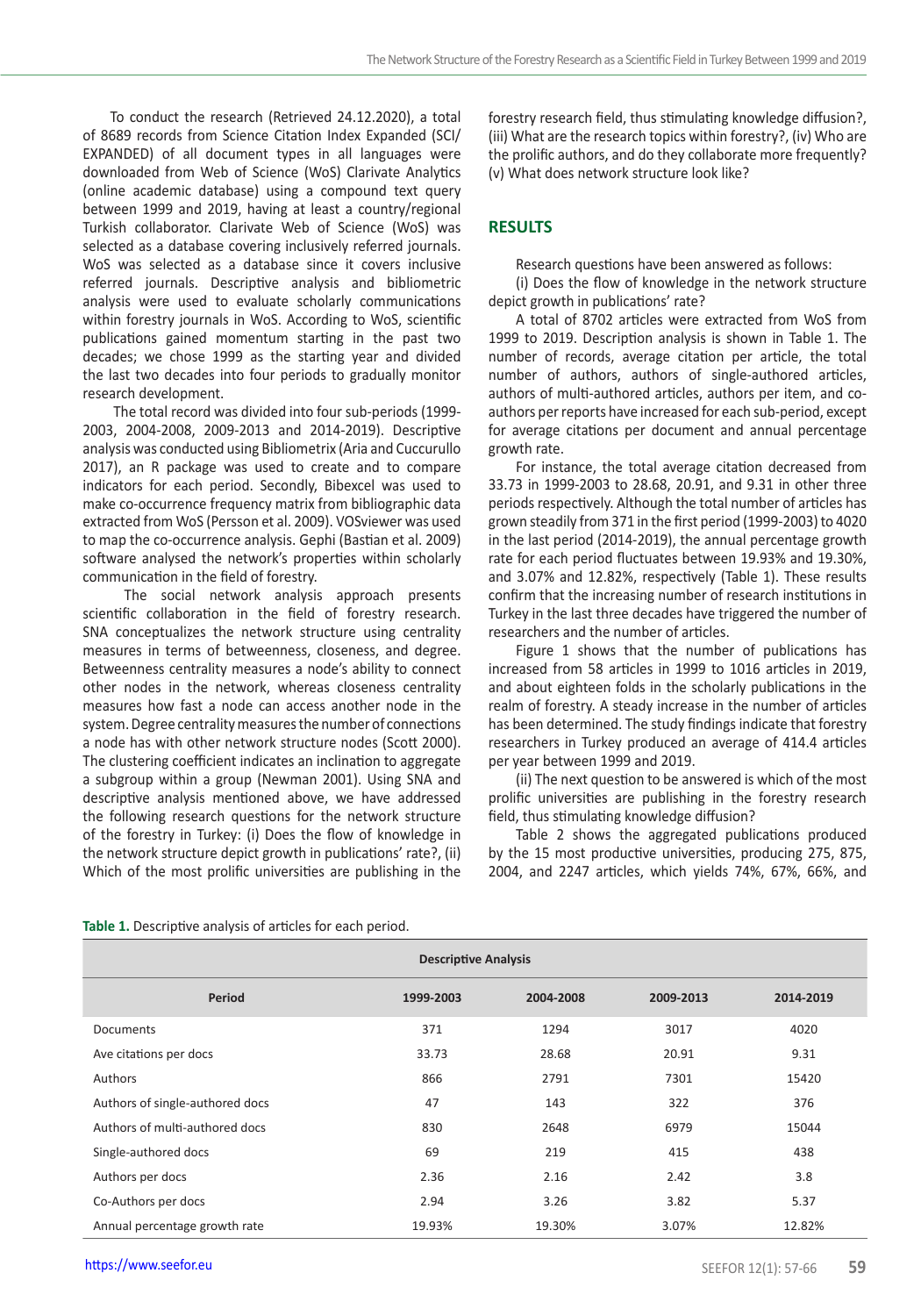



56% of scholarly publications in each sub-period respectively. As seen in Table 2, the 15 most productive universities in forestry scientific publications increased in each subsequent period. It was determined that Istanbul University and Karadeniz Technical University, the oldest forestry faculties in Turkey, were the most productive universities in terms of the publication number in the four subsequent periods. Although almost the same prolific universities appear in each sub-period with some fluctuation, for example, Bulent Ecevit University appears in the first and second sub-period, it has lost its position in the third and fourth sub-sequent period. This is because after 2007 Bartin Faculty of Forestry separated from Bulent Ecevit University and continued its academic life as an independent university under the Bartin University. Bartin University appears in the third and fourth periods at 12<sup>th</sup> and 7<sup>th</sup> rank respectively. Similarly, Kahramanmaras Sutcu Imam University appears in the first, second, and third sections respectively; however, it does not appear in the last period.

Kastamonu University, in terms of the number of publications in the last period, ranked  $6<sup>th</sup>$  with a total number of 131 articles. Until 2006, the Kastamonu Forestry faculty continued its academic activities as a faculty affiliated with Gazi University.

With 41 publications within 1993-2003, Istanbul University is followed by Karadeniz Technical University with 134 publications for 2004-2008. Concurrently, Istanbul University succeeded with 295 scientific publications for 2009-2013 and 263 for 2014-2019. Although there are no forestry faculties or forestry research institutions, it can be seen from Table 2 that publications related to forestry are produced at universities such as Ege University, Middle East Technical University, Hacettepe University, Istanbul Technical University, and Yildiz Technical University, which indicates the multidisciplinary nature of the research development in the realm of forestry in Turkey.

(iii) What are the research topics within forestry?

VOSviewer calculated and created the keywords' cooccurrence from bibliographic data with a minimum threshold of 2 occurrences of the keywords. One can say that the network structure consists of 7 clusters where each cluster is made of distinct keywords. The links between nodes indicate the strength of co-occurrence of words between clusters. As it can be seen in Figure 2, biomass with the highest centrality is located in the centre of the graph, followed by pyrolysis and supercritical fluid extraction in the upper left side of the network. Within the second sub-period (2004-2008), the total number of keywords increased to 477, with a minimum of 2 occurrences of each keyword, making 25 clusters. In this period, remote sensing and mechanical properties are centralized, and logging, accumulation, hidden Markov models are periphery. Parallel to growth in publications during the 2009-2013 sub-period, the total number of keywords has increased to 1243 with the same criteria mentioned for the previous periods. Although remote sensing still stands with the highest centrality located in the centre of the network of the graph, biodiversity, climate change, and recycling started to appear within the network structure. Finally, climate change has become the latest research topic in the last sub-sequence.

(iv) Who are the prolific authors, and do they collaborate more frequently?

The answer to the question of who the prolific authors are, and whether they collaborate more frequently is depicted in Figure 3, which indicates a productive university generating prolific authors. The 10 most productive authors in each subperiod are also shown in Figure 3. Although some authors are present in each sub-period, most of them do not repeat in different sub-periods. For example, a few authors appeared in the first and second sub-period, and one appeared in the third and fourth sub-period in the same location, with over fifty publications (Figure 3).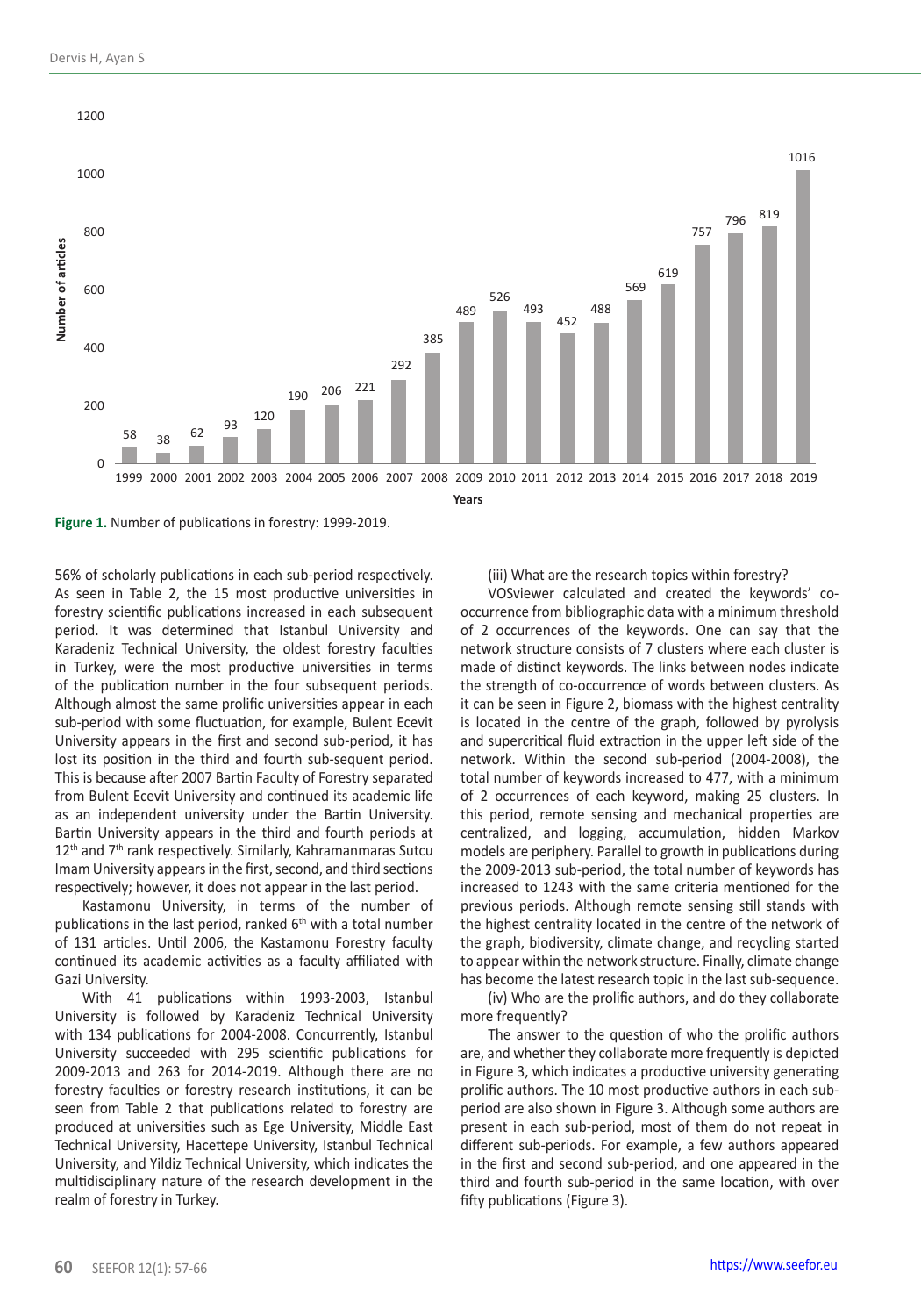| $\mathsf{N}$ |                                       | 1999-2003                |                         |                                 | 2004-2008                                                          |                       | 2009-2013                    |                             | 2014-2019                   |                          |      |      |
|--------------|---------------------------------------|--------------------------|-------------------------|---------------------------------|--------------------------------------------------------------------|-----------------------|------------------------------|-----------------------------|-----------------------------|--------------------------|------|------|
| 1            |                                       | Istanbul Uni. (41)       |                         |                                 | Karadeniz Tech Uni. (134)                                          |                       | Istanbul Uni. (295)          |                             | Istanbul Uni. (263)         |                          |      |      |
| 2            |                                       | Karadeniz Tech Uni. (39) |                         |                                 | Istanbul Uni. (127)                                                |                       |                              | Karadeniz Tech Uni. (214)   |                             | Istanbul Tech Uni. (260) |      |      |
| 3            | Istanbul Tech Uni. (37)               |                          | Istanbul Tech Uni. (91) |                                 | Istanbul Tech Uni. (191)                                           |                       |                              | Karadeniz Tech Uni. (232)   |                             |                          |      |      |
| 4            |                                       | Hacettepe Uni. (27)      |                         |                                 | Bülent Ecevit Uni. (62)                                            |                       | Suleyman Demirel Uni. (161)  |                             | Middle East Tech Uni. (178) |                          |      |      |
| 5            | Kahramanmaras Sutcu<br>Imam Uni. (21) |                          |                         | Gazi Uni.(54)                   |                                                                    | Ege Uni. (149)        |                              | Suleyman Demirel Uni. (147) |                             |                          |      |      |
| 6            | Ankara Uni. (19)                      |                          |                         | Selcuk Uni. (54)                |                                                                    | Duzce Uni. (134)      |                              | Kastamonu Uni. (131)        |                             |                          |      |      |
| 7            | Middle East Tech Uni. (16)            |                          | Ankara Uni. (52)        |                                 | Middle East Tech Uni. (122)                                        |                       |                              | Bartin Uni. (129)           |                             |                          |      |      |
| 8            | Akdeniz Uni. (12)                     |                          |                         | Hacettepe Uni. (51)             | Gazi Uni. (112)                                                    |                       |                              | Duzce Uni. (124)            |                             |                          |      |      |
| 9            | Dokuz Eylul Uni. (11)                 |                          |                         | Uni. (51)                       | Kahramanmaras Sutcu Imam<br>Kahramanmaras Sutcu Imam<br>Uni. (104) |                       |                              | Yildiz Tech Uni. (119)      |                             |                          |      |      |
| 10           |                                       | Cukurova Uni. (10)       |                         |                                 | Ege Uni. (46)                                                      |                       | Hacettepe Uni. (99)          |                             | Cukurova Uni. (118)         |                          |      |      |
| 11           | Gazi Uni. (10)                        |                          |                         | Middle East Technical Uni. (45) |                                                                    | Ankara Uni. (97)      |                              | Hacettepe Uni. (118)        |                             |                          |      |      |
| 12           | Ege Uni. (9)                          |                          |                         | Sulyman Demirel Uni. (45)       |                                                                    | Bartin Uni. (90)      |                              | Gazi Uni. (115)             |                             |                          |      |      |
| 13           | Ondokuz Mayıs Uni. (9)                |                          | Cukurova Uni. (42)      |                                 | Ministry of Forestry Water Affairs<br>of Turkey (86)               |                       |                              | Ankara Uni. (109)           |                             |                          |      |      |
| 14           | Bulent Ecevit Uni. (7)                |                          |                         | Abant İzzet Baysal Uni.(39)     |                                                                    | Dokuz Eylul Uni. (77) |                              |                             | Ege Uni. (109)              |                          |      |      |
| 15           | Marmara Uni. (7)                      |                          | Düzce Uni. (37)         |                                 | Cukurova Uni. (76)                                                 |                       | Mugla Sıktı Kocman Uni. (95) |                             |                             |                          |      |      |
|              | (N)                                   | (n)                      | (% )                    | (N)                             | (n)                                                                | (%)                   | (N)                          | (n)                         | (% )                        | (N)                      | (n)  | (% ) |
| Total        | 371                                   | 275                      | 74                      | 1294                            | 874                                                                | 67                    | 3017                         | 2004                        | 66                          | 4020                     | 2247 | 56   |

**Table 2.** Top 15 Turkish universities with highest number of publications in each sub-sequence.

Note: Number in the parenthesis shows the total number of publications at each university in each sub-period. (N): Corresponds to the total of publications in each sub-period; (n): Corresponds to the sum of publications by the 15 most productive universities in each sub-period, and (%): Corresponds to the percentage of publications by the 15 most productive universities each sub-period.



**Figure 2.** Keyword co-occurrence: 1999-2003 (upper left), 2004-2008 (upper right), 2009-2013 (lower left), 2014-2019 (lower right).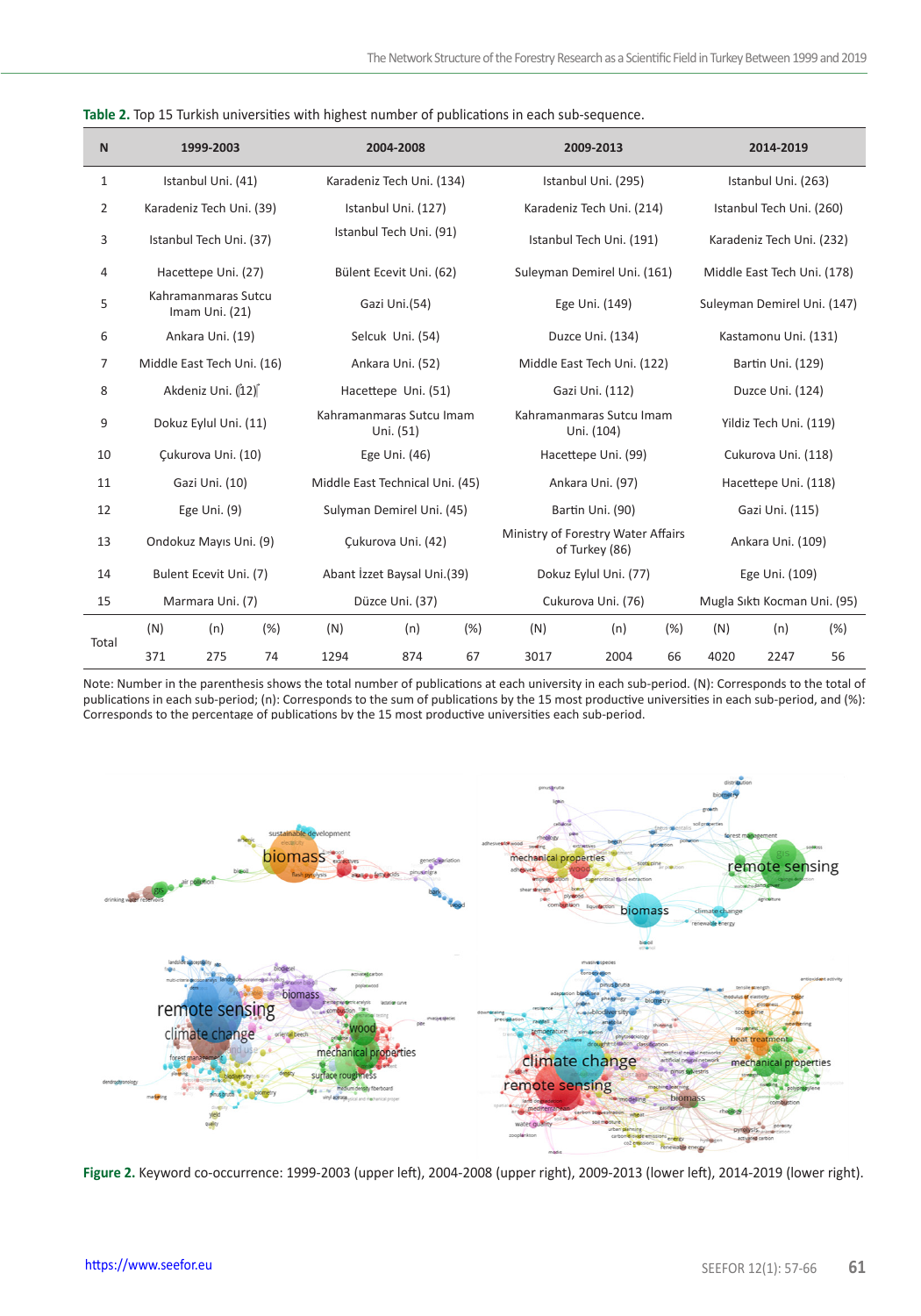(v) Finally, what does network structure look like?

Degree centrality coefficients rose slightly from 0.027 in 1999-2003 to 0.033 in 2004-2008, and 0.059 in 2009-2013, but to some extent dropped marginally from 0.059 in 2009- 2013 to 0.047 in 2014-2019 sub-periods, correspondingly. The number of authors increased in each period; the betweenness centrality increased slightly in each period from 0.00098 to 0.104, which means that the growth in publications within the second sub-period affected the flow of information among authors, resulting in higher betweenness centrality. However, high closeness centrality coefficients indicated the over 50% of sub-networks within the whole network are connected. Besides, growth in the clustering coefficients in each period is an indication of the small-world phenomenon in the network structure (Table 3).

VOSviewer calculated the total strength of the coauthorship link for each selected country with a threshold of one number of the article for each subsequence. For instance,

Turkish researchers in the field of forestry collaborated with 23 countries during the first sub-period; in Figure 4, international collaboration is depicted as a center-periphery network structure. Similarly, Turkish scientists in the realm of forestry as in the first sub-period collaborated with the United States of America, the United Kingdom and Wales on the one hand, and Slovenia, Germany, Belgium and Finland on the other, located in the left of the network close to the center, too. However, Italy, the Czech Republic and Japan are located in the periphery of the network. The total number of collaborates raised three folds from 23 to 69 in just five years. New collaborations have entered the network - Denmark, New Zealand, India in the same cluster close to the center; Russia, Bulgaria, Sweden, Jamaica, and Egypt are nearer to center then Finland, which is located in the periphery. Compared to the previous period, slightly increased network in the third sub-period from 69 to 84 resulted in new collaborations with countries.



**Figure 3.** The most productive authors in each sub-sequence: 1999-2003 (upper left), 2004-2008 (upper right), 2009-2013 (lower left),

|                        | 1999-2003 | 2004-2008 | 2009-2013 | 2014-2019 |
|------------------------|-----------|-----------|-----------|-----------|
| Degree centrality      | 0.027     | 0.033     | 0.059     | 0.047     |
| Betweenness            | 0.00098   | 0.067     | 0.117     | 0.104     |
| Closeness              | 0.606     | 0.879     | 0.553     | 0.546     |
| Clustering coefficient | 0.284     | 0.221     | 0.265     | 0.301     |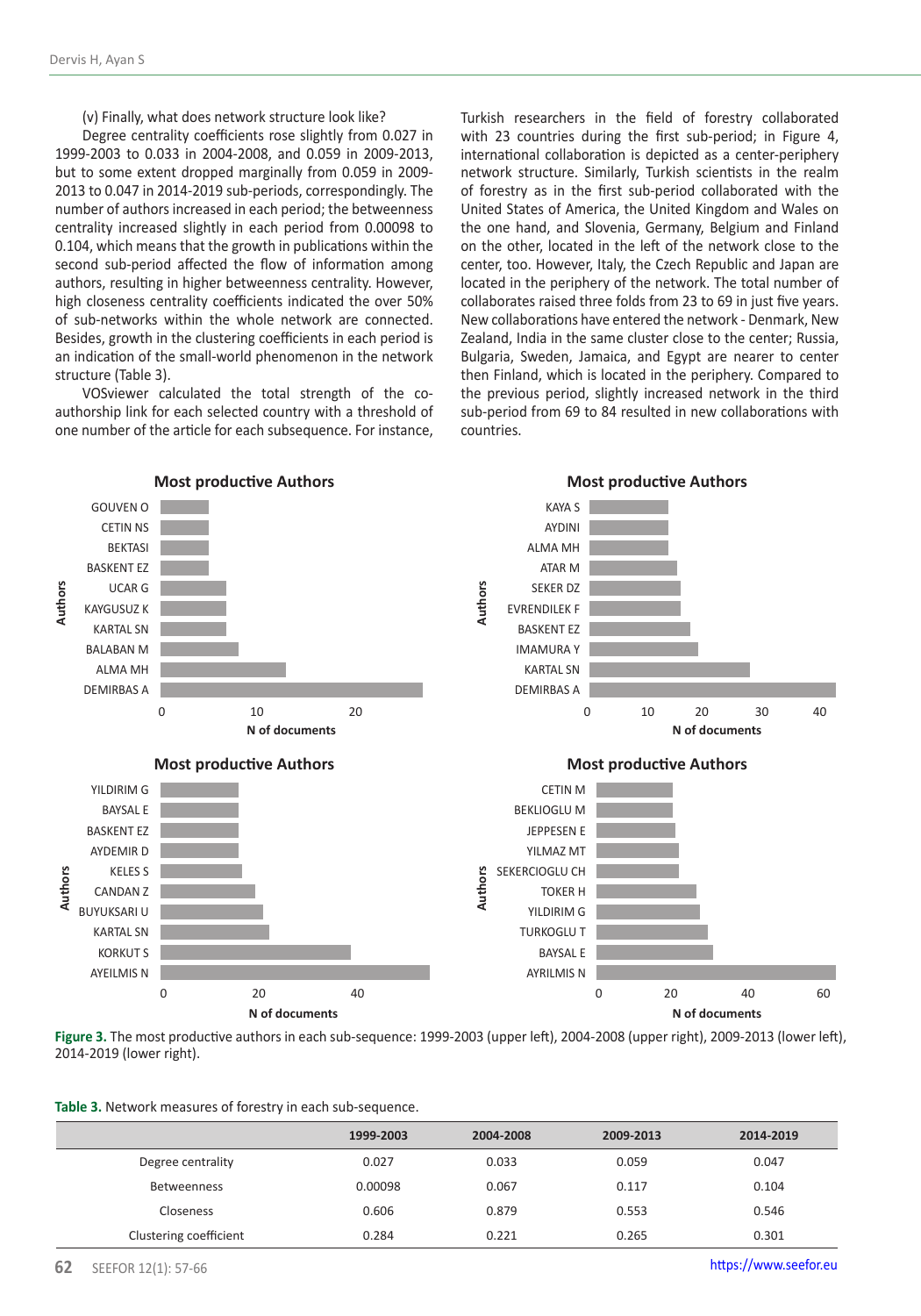

**Figure 4.** Number of international collaborations with Turkey in each period from top to bottom: 1999-2003, 2004-2008, 2009-2013, 2014-2019.<br> **PHITEN 2019.**<br> **Phitters://www.seefor.eu**<br> **SEEFOR 12(1): 57-66** 63 2014-2019.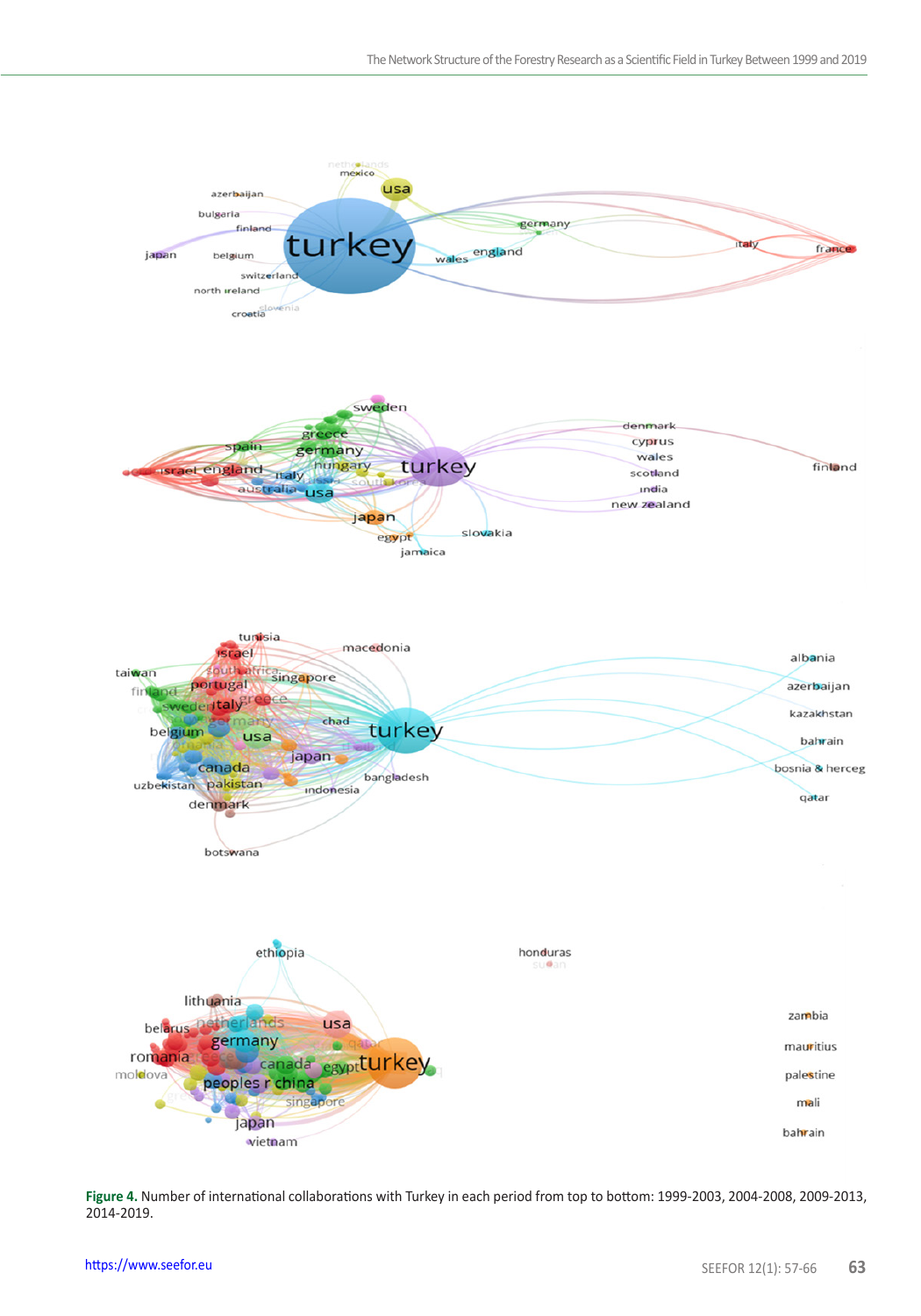For example, a broad spectrum of countries from the African continent, such as Botswana, Morocco, Algeria, and from the Middle East, such as Iran, Saudi Arabia and Lebanon, as well as Albania, Chile, The People's Republic of China, Serbia, and, finally from central Asian countries (Kazakhstan, Azerbaijan) are new international collaborators, only a few to name. The highest collaborations in the last subperiod reached 113 countries. It can be seen that there are candidates from almost each continent participating in the network collaboration (Figure 4). It can be conjectured that as scientific collaborations have increased, the number of publications has increased too. Therefore, there is a positive correlation between scientists' collaboration and growth in publications internationally and locally.

## **DISCUSSION**

According to Giannetti et al. (2016), the total number of scientific papers of forestry research employs 0.06% of the whole scholarly publications worldwide. Measuring research strength is considered essential for a modern country's ongoing innovative and competitive capacity at the global level. A country's success in science, technology, and research determines its ability to compete for increasingly mobile resources and investment capital and to participate in global knowledge-sharing networks (Anonymous 2006). In this context, it can be say that in forestry, being one of the scientific fields, scholarly communication has been booming since 1999 in Turkey. WoS's retrieved data revealed that international collaboration in co-authorship is a fastgrowing research activity in forestry as a research field in Turkey (Figure 3). To start with, 23 countries with a minimum of one co-authorship on an article raised to 113 countries in 2014-2019 in Turkey. The growth in scientific collaboration has increased in the past decade. According to Elsevier (2013), the rate of co-authorship among different countries increased from 14% in 2003 to 17% in 2011. Especially, during the third period (2009-2013), Turkey's development of more intensive cooperation with countries from Central Asia, Middle East and Africa also affected the cooperation in academic publications. Furthermore, after the 2010s, young researchers with language competence who have completed their master's and doctorate studies abroad, especially in the USA and the UK, have returned to Turkey and achieved momentum both in producing international publications and in developing international cooperation (Cetinsaya 2014). Geographical proximity is not an obstacle to collaborative studies among scientists. According to WoS, the number of scientific publications has increased steadily; the number of average citations has gradually shrunk in each sub-period. However, the overall citations have increased from 1999 to 2019. Nevertheless, further studies are needed to determine the extent to which the cited articles are either purely local or international. Topical analysis using co-word analysis indicated that cognitive development started with biomass at the beginning, and eventually changed to remote sensing, biodiversity and climate change in the second and third sub-sequence, and to climate change in each subsequence.

Properties of the network structure of scholarly forestry papers authored by Turkish scientists between 1999 and 2019 indicate that the degree of collaboration at the international levels gradually increased in each period (Figure 4). The number of nodes in the network has increased steadily in the second and third period (1999- 2003, 2004-2008), yet the network is not well connected. The centrality coefficients of the network structure revealed that sub-clusters within the social network structure are more connected at the micro-level than that at the macro level. The betweenness coefficients' centrality remained low in each sub-period, whereas the closeness centrality increased in each period. The closeness centrality stayed above almost 50% in all sub-periods, which is an indication of the small-world phenomenon in the network structure. There was a 90% increase in the number of publications compared to the third period (2009-2013). The increasing number of publications in the fourth sub-period (2014- 2019) shows the concrete repercussions of the academic incentive application implemented in 2016 by Higher Education Council (YÖK) and changes in academic upgrade criteria made by the Inter-University Council (UAK).

# **CONCLUSIONS**

The results are of major importance for determining Turkey's higher education strategies in the field of forestry, quality management and key indicators. In addition, the research findings can be used by policymakers regarding future investments in forestry development.

#### **Appendix A**

Terms mentioned below were extracted from CAB Thesaurus within Forestry Compendium, a comprehensive, encyclopaedic resource for forestry information. The co-author, an expert in forestry, reviewed and selected the words finally for correctness.

"agroforestry" OR "community forestry" OR "farm forestry" OR "forest policy" OR "private forestry" OR "seed orchards" OR "silviculture" OR "social forestry" OR "urban forestry" OR "afforestation" OR "amelioration of forest sites" OR "amenity forests" OR "amenity value of forests" OR "artificial regeneration" OR "controlled burning" OR "coppicing" OR "degraded forests" OR "demonstration forests" OR "dendrochronology" OR "disturbed forests" OR "farm woodlands" OR "felling" OR "fire detection" OR "fire prevention" OR "fire suppression" OR "forest administration" OR "forest economics" OR "forest inventories" OR "forest management" OR "forest plantations" OR "forest products" OR "forest railways" OR "forest taxation" OR "forestry development" OR "forestry engineering" OR "forestry law" OR "forestry machinery" OR "forestry practices" OR "forestry workers" OR "forests" OR "fuel appraisals" OR "fuel plantations" OR "increment" OR "irrigated stands" OR "linear plantations" OR "logging" OR "mensuration" OR "national forests" OR "pollarding" OR "primary sector" OR "protection forests" OR "protection of forests" OR "pulpwood production" OR "reserved forests" OR "selection forests" OR "silvicultural systems" OR "stand improvement" OR "state forests" OR "stumpage value" OR "wood") "forest ecosystem" OR "forest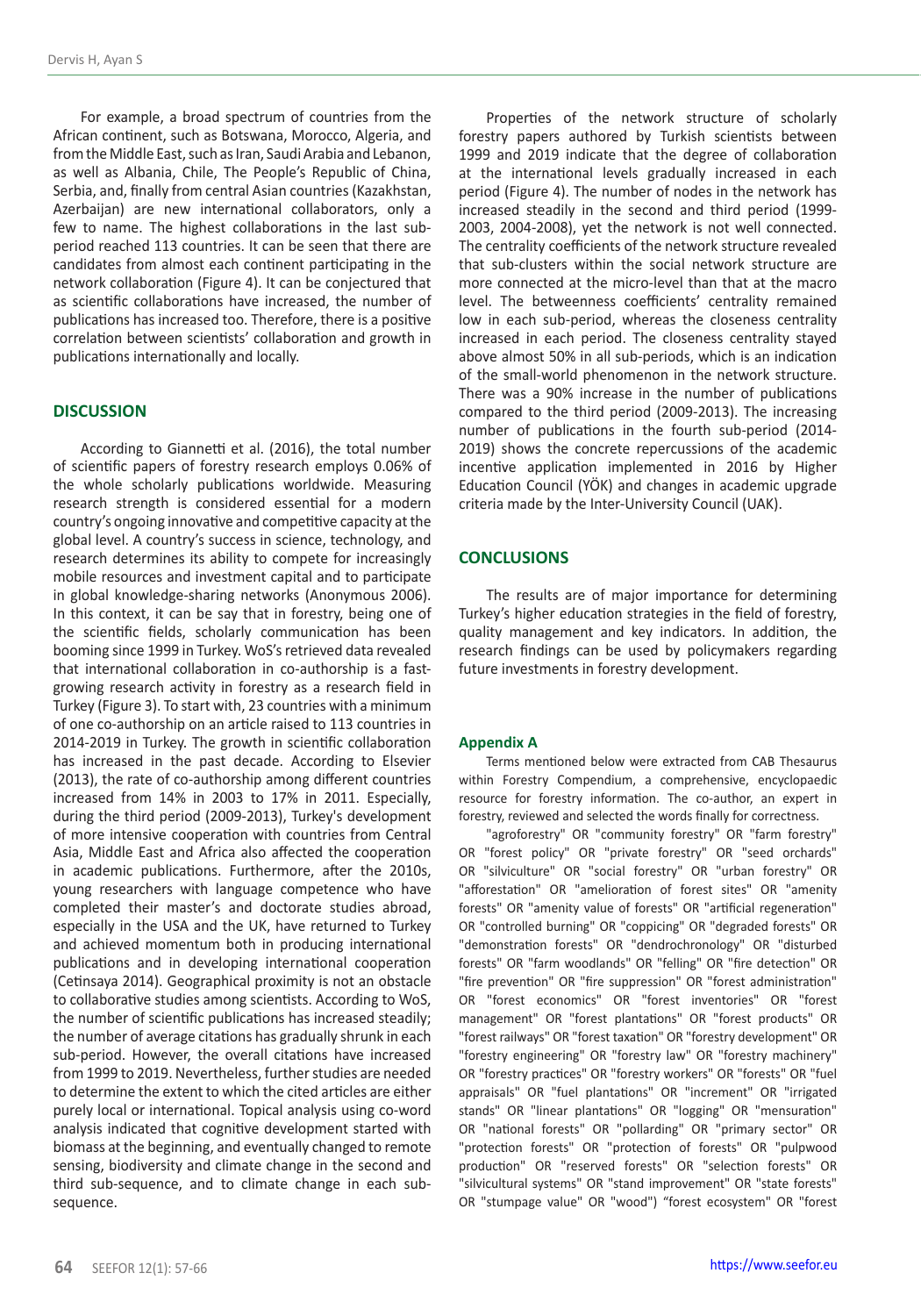planning" OR "sustainable forest" OR "participatory forestry" OR "forest harvesting" OR "Climate change" OR "assisted migration" OR "forest biodiversity" OR "Mediterranean forest" OR "conservation forestry" OR "reforestation" OR "desertification" OR "forest restoration" OR "forest rehabilitation" OR "fast growing species" OR "natural regeneration" OR "non-wood forest products" OR "biomass production" OR "forest fire" OR "timber production" OR "soil conservation" OR "forest certification" OR "Silva pastoral systems" OR "forest regeneration methods" OR "coppice forest" OR "high forest" OR "provenances trials" OR "introduced tree species" OR "tree improvement" OR "forest genetics" OR "exotic species" OR "invasive species" OR "short rotation forestry" OR "old-growth forest" OR "energy forestry" OR "forest inventory" OR "forest conversion" OR "sub alpine forest" OR "tree migration" OR "stand structure" OR "relict tree species" OR "Peripheral population" OR "marginal population" OR "relict forest" OR "genetic pollution" OR "forest tree seed" OR "seedling propagation" OR "forest entomology" OR "forest fragmentation" OR "forest villagers" OR "un-even aged forest" OR "Even-aged forest" OR "bio energy" OR "carbon sequestration" OR "clear cutting" OR "chain of custody" OR "ecosystem services" OR "endangered species" OR "forestland" OR "forest type" OR "forest management plan" OR "deciduous trees" OR "land use" OR "remote sensing" OR "biometry" Or "marketing" OR "multiple use" OR "pure stand" OR "mixed stand" OR "seed tree" OR "seed tree cut" OR "rotation period" OR "seed year" OR "site index" OR "conifer" OR "softwood" OR "thinning"

## **Author Contributions**

HD and SA conceived, designed the research, and wrote the manuscript.

### **Funding**

This research received no external funding.

#### **Conflicts of Interest**

The authors declare no conflict of interest.

## **REFERENCES**

- weaknesses in research fields. *J Informetr* 8(3): 766–775. https:// doi.org/10.1016/j.joi.2014.07.002.
- Abramo G, Dragois CA, 2014. Assessing national issues of Gaussing nation (2): early 10, early 10, early 10, early 10, early 10, early 10, early 10, early 10, early 10, early 10, early 10, early 10, early 10, early 10, ear Anonymous, 2006. The state of science & technology in Canada. The Committee on the State of Science & Technology in Canada, The Council of Canadian Academies, Ottawa, Canada, Available online: https://cca-reports.ca/wp-content/uploads/2018/10/The-State-of-Science-Technology-in-Canada.pdf. (Date of accessing: 11.09.2020).
- Aria M, Cuccurullo C, 2017. Bibliometrix: An R-tool for comprehensive science mapping analysis. *J Informetr* 11(4): 959-75. https://doi. org/10.1016/j.joi.2017.08.007.
- Bastian M, Heymann S, Jacomy M, 2009. Gephi: an open source software for exploring and manipulating networks. *Proceedings of the International AAAI Conference on Web and Social Media* 3(1):361-362. (Date of accessing: 18.11.2020). https://ojs.aaai. org/index.php/ICWSM/article/view/13937/13786
- Cameron BD, 2005. Trends in the usage of ISI bibliometric data: uses abuses and implications. *Portal – Libraries and the Academy* 5 (1): 105-125. https://doi.org/10.1353/pla.2005.0003.
- Cetinsaya G, 2014. Büyüme, kalite, uluslararasilaşma: Türkiye yükseköğretimi için bir yol haritasi, Yükseköğretimkurulu yayın no. 2014/2, Anadolu Üniversitesi Basımevi Müdürlüğü, Eskişehir. 195 s.
- Chirici G, 2012. Assessing the scientific productivity of Italian forest researchers using the Web of Science SCOPUS and SCIMAGO databases. *iForest* 5: 101-107. https://doi.org/10.3832/ifor0613- 005.
- Dasdemir I, 2005. Development of a method for priority setting in forestry research projects in Turkey. *Turk J Agric For* 29: 211-220.
- Ekizoglu A, 2001. What will be the positive and negative developments faced by forest engineering? *Journal of Forest Engineering* 38(5): 15-17.
- Elsevier, 2013. Comparative Benchmarking of European and US Research Collaborations and Researcher Mobility. A report prepared in collaboration between Science Europe and Elsevier's SciVal Analytics September.
- Erdas O, 2008. The perspective of philosophical views on education in its historical process, contemporary education and expectations from contemporary education in forestry. In: 3<sup>rd</sup> National Forestry Congress: Forestry Education in Turkey in the 150th Year, Foresters' Association of Turkey, Ankara, Turkey, pp.15-29.
- Giannetti F, Chirici G, Borghetti M, Corona P, Bucci G, 2016. Assessing the bibliometric productivity of forest scientists in Italy. *Annals of Silvicultural Research* 40(1): 19-30. https://doi.org/10.12899/asr-1211.
- Glanzel W, 2002. Co-authorship patterns and trends in the sciences (1980–1998): A bibliometric study with implications for database indexing and search strategies. *Library Trends* 50: 461-473.
- Gumus C, 2016. Historical development of forestry education in the context of forest resources management in Turkey. *Turkish Journal of Forestry* 17(1): 93-98. https://doi.org/10.18182/tjf.18689.
- Hazarika T, Goswswami K, Das P, 2003. Bibliometric analysis of Indian Forester: (1991-2000). *IASLIC Bulletin* 48(4): 213-223.
- Leydesdorff L, Vaughan L, 2006. Co-occurrence matrices and their applications in information science: Extending ACA to the Web environment. *J Am Soc Inf Sci Tec* 57(12): 1616-1628. https://doi. org/10.1002/asi.20335.
- Miah D, Shin MY, Koike M, 2013. The forestry research in Bangladesh: A bibliometric analysis of the journals published from Chittagong University, Bangladesh. *Forest Science and Technology* 4(2): 58-67. https://doi.org/10.1080/21580103.2008.9656339.
- Milgram S, 1967. The small world problem. *Psychology Today* 1(1): 61-67.
- Moreno JL, 1934.Who Shall Survive? Beacon House, New York, USA.
- Nardi P, Di Matteo G, Palahi M, Scarascia Mugnozza G, 2016. Structure and Evolution of Mediterranean Forest Research: A Science Mapping Approach. *PLoS ONE* 11(5): e0155016. https:// doi.org/10.1371/journal.pone.0155016.
- Newman MEJ 2001. The structure of scientific collaboration networks. *Proc Natl Acad Sci USA* 98(2): 404-409. https://doi. org/10.1073/pnas.021544898.
- Otte E, Rousseau R, 2002. Social Network Analysis: A powerful strategy, also for the information sciences. *J Inf Sci* 28(6): 443-455. https://doi.org/10.1177/016555150202800601.
- Ozdonmez M, Ekizoglu A, 1996. Titles and diplomas issued to graduates since the start of the forestry higher education in Turkey. *Journal of the Faculty of Forestry Istanbul University* 46(B): 45-64.
- Peiró IG, 2018. A bibliometric analysis of the Open Access forestry research and engineering international journal–FREIJ (2017– 2018). *Forest Res Eng Int J* 2(6): 320. https://doi.org/10.15406/ freij.2018.02.00066.